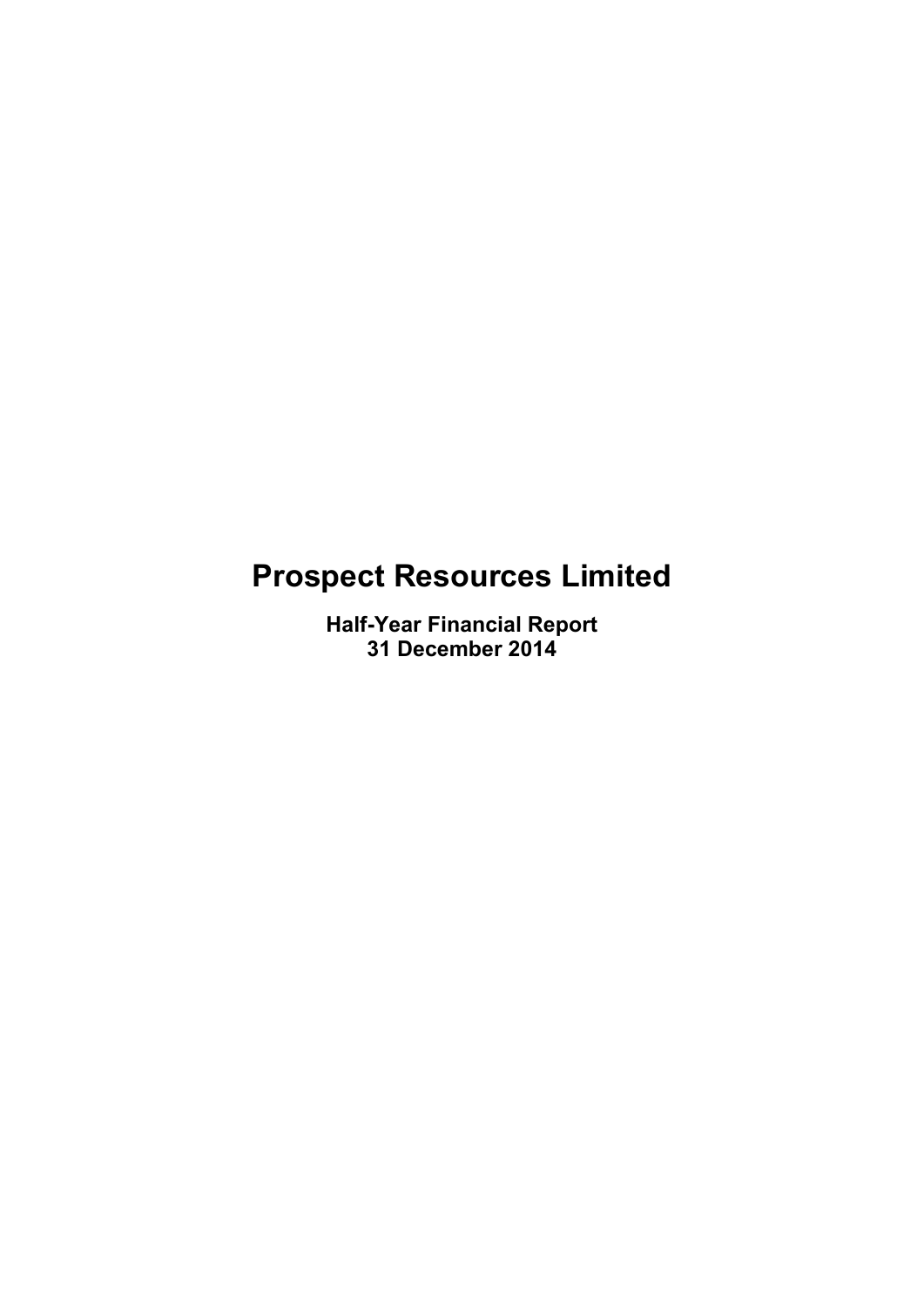**Table of Contents** 

| Page |
|------|
| 3    |
| 4    |
| 5    |
| 6    |
| 7    |
| 8    |
| 9    |
| 16   |
| 17   |
|      |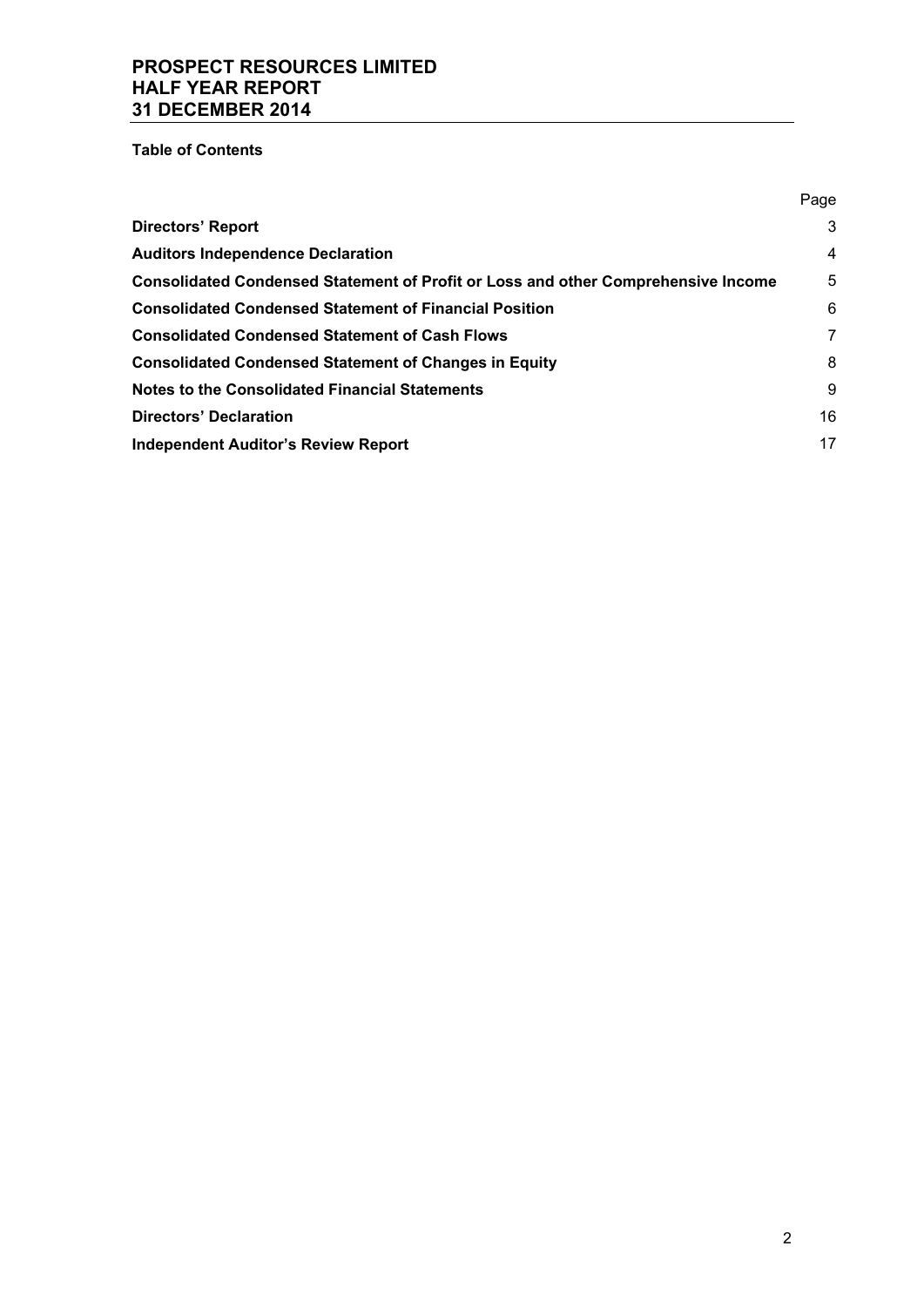#### **DIRECTORS' REPORT**

The directors of Prospect Resources Limited ("the Company" or "Prospect") and its controlled entities (the "Group") submit herewith the financial report of the Group for the half year ended 31 December 2014.

# **DIRECTORS**

The names of the Company's directors in office during the half-year and until the date of this report are as below. Directors were in office for this entire period unless otherwise stated.

Hugh Warner Duncan (Harry) Greaves Gerry Fahey Zivanayi (Zed) Rusike Manana Nhlanhla (appointed 29 September 2014)

# **REVIEW OF OPERATIONS**

The loss after tax for the half-year ended 31 December 2014 was \$1,030,626 (2013: Loss \$1,511,386), with \$600,000 relating to impairment of exploration and evaluation expenditure on the Company's 6 Queen Victoria Crown Grants and \$36,000 relating to share based payments expense (2013: \$1,145,535).

During the period, the Group announced the following:

- Trenching programme confirmed near surface gold mineralisation at the Bushtick Gold Project (please refer to announcement dated 21 July 2014);
- Channel chip sampling confirms high grade gold mineralisation at the Bushtick Gold Project (please refer to announcement dated 28 October 2014);
- Completed the acquisition of Mining Claims in the Greater Farvic Region via the payment of USD\$400,000 (please refer to announcement dated 23 December 2014);
- Appointed Mrs Manana Nhlanhla as a Non-Executive Director of the Company;
- Appointed Somerley International as Exclusive Financial Advisor in Greater China capital market;
- Appointed Vunani Capital Pty Limited as corporate advisor in Southern African Region;
- Completed share placement at 1.5c per share to raise \$1,078,748 on 14 August 2014;
- Entered into a conditional placement at 1.5c per share to raise \$310,000. The Company has received \$103,725 under this agreement and issued 6,915,000 shares subsequent to 31 December 2014.

# **AUDITOR'S INDEPENDENCE DECLARATION**

The auditor's independence declaration is included on page 4 of this report.

Signed in accordance with a resolution of the directors made pursuant to s.306(3) of the Corporations Act 2001

Hugh Warner **Director** 13 March 2015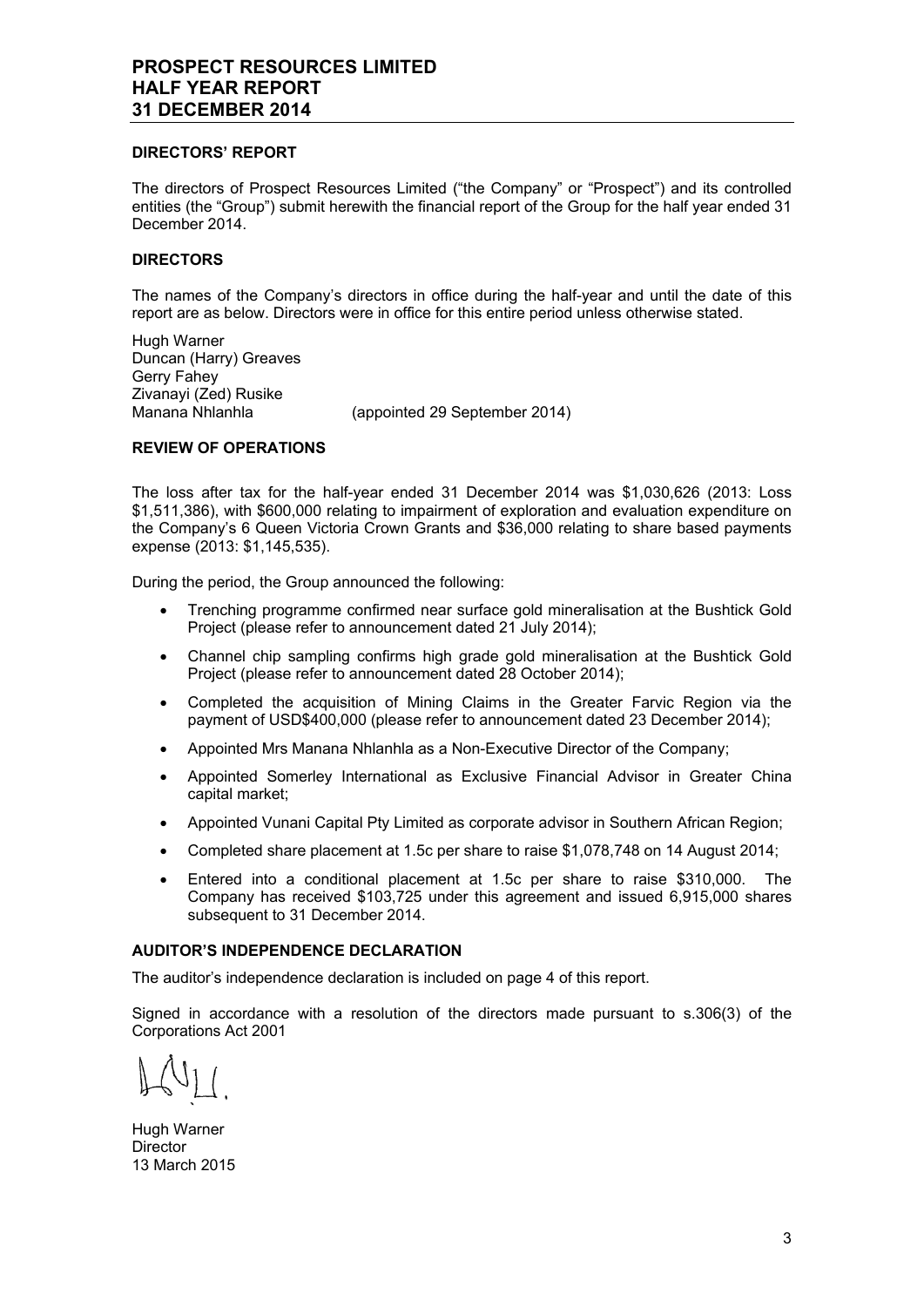# **Deloitte.**

Deloitte Touche Tohmatsu ABN 74 490 121 060

Woodside Plaza Level 14 240 St Georges Terrace Perth WA 6000 GPO Box A46 Perth WA 6837 Australia

Tel: +61 8 9365 7000 Fax: +61 8 9365 7001 www.deloitte.com.au

The Board of Directors Prospect Resources Limited Suite 6, 245 Churchill Ave Subiaco, WA 6008

13 March 2015

Dear Board Members

# **Prospect Resources Limited**

In accordance with section 307C of the *Corporations Act 2001*, I am pleased to provide the following declaration of independence to the directors of Prospect Resources Limited.

As lead audit partner for the review of the half-year financial statements of Prospect Resources Limited for the half year ended 31 December 2014, I declare that to the best of my knowledge and belief, there have been no contraventions of:

(i) the auditor independence requirements of the *Corporations Act 2001* in relation to the review; and

(ii) any applicable code of professional conduct in relation to the review.

Yours sincerely

He Touche Tohnatson

DELOITTE TOUCHE TOHMATSU

**Neil Smith** Partner Chartered Accountants

Liability limited by a scheme approved under Professional Standards Legislation.

Member of Deloitte Touche Tohmatsu Limited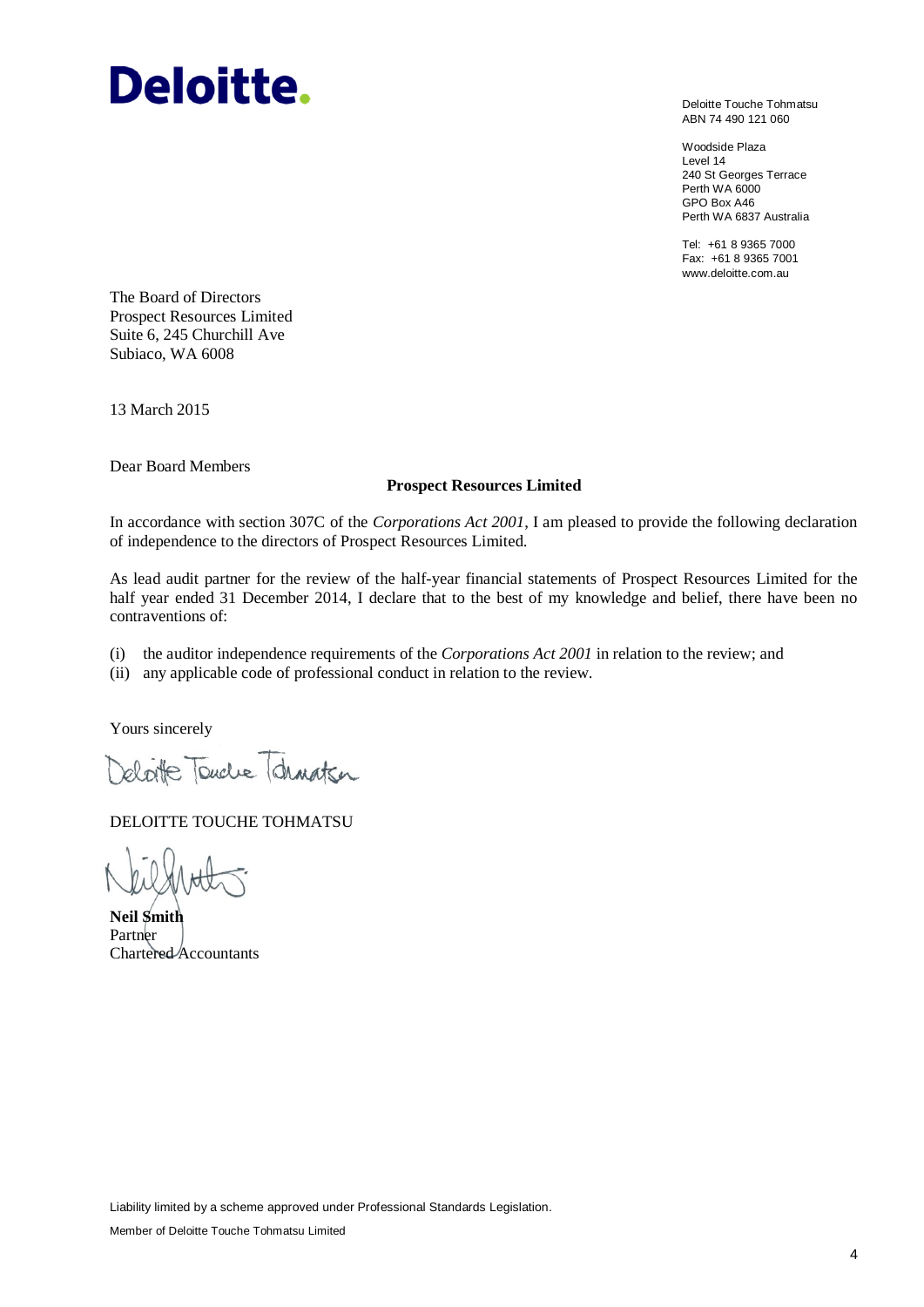# **CONSOLIDATED CONDENSED STATEMENT OF PROFIT OR LOSS AND OTHER COMPREHENSIVE INCOME**

# **FOR THE HALF-YEAR ENDED 31 DECEMBER 2014**

|                                                                                                        | <b>Notes</b> | Half year ended<br>31 December<br>2014<br>\$ | Half year ended<br>31 December<br>2013<br>\$ |
|--------------------------------------------------------------------------------------------------------|--------------|----------------------------------------------|----------------------------------------------|
| <b>Continuing operations</b>                                                                           |              |                                              |                                              |
| Interest received                                                                                      | 3            | 8,005                                        | 2,558                                        |
| Directors' remuneration                                                                                |              |                                              | (58, 456)                                    |
| Employee & consultant expenses                                                                         |              | (25,000)                                     | (25,000)                                     |
| Exploration and evaluation expenditure expensed                                                        |              | (53, 473)                                    |                                              |
| Impairment of exploration and evaluation expenditure                                                   |              | (600,000)                                    |                                              |
| Occupancy expenses                                                                                     |              | (24, 675)                                    | (33, 682)                                    |
| Project generation Zimbabwe expense                                                                    |              | (12,900)                                     | (89, 500)                                    |
| Share based payments - consultants                                                                     |              | (36,000)                                     |                                              |
| Share based payments expense - options                                                                 |              |                                              | (401, 535)                                   |
| Share based payment - exclusivity agreement                                                            |              |                                              | (720,000)                                    |
| Share based payment - project generation                                                               |              |                                              | (24,000)                                     |
| Other administration expenses                                                                          |              | (286, 583)                                   | (161, 771)                                   |
| Loss before income tax                                                                                 |              | (1,030,626)                                  | (1,511,386)                                  |
| Income tax                                                                                             |              |                                              |                                              |
| Loss after tax                                                                                         |              | (1,030,626)                                  | (1,511,386)                                  |
| Other comprehensive income/(loss)<br>Items that may be reclassified subsequently to profit or<br>loss: |              |                                              |                                              |
| Exchange differences on translating foreign operations                                                 |              | (40, 711)                                    | (258)                                        |
| Other comprehensive income for the period net of<br>tax                                                |              | (40, 711)                                    | (258)                                        |
| Total comprehensive loss for the period                                                                |              | (1,071,337)                                  | (1,511,644)                                  |
|                                                                                                        |              |                                              |                                              |
| Loss attributable to:                                                                                  |              |                                              |                                              |
| Equity holders of the Company                                                                          |              | (1,010,253)<br>(20, 373)                     | (1,511,386)                                  |
| Non-controlling interests                                                                              |              | (1,030,626)                                  | (1,511,386)                                  |
| Total comprehensive income attributable to:                                                            |              |                                              |                                              |
| Equity holders of the Company                                                                          |              | (1,050,964)                                  | (1,511,644)                                  |
| Non-controlling interests                                                                              |              | (20, 373)                                    |                                              |
|                                                                                                        |              | (1,071,337)                                  | (1,511,644)                                  |
| Earnings per share (cents per share)                                                                   |              |                                              |                                              |
| Basic loss for the half year                                                                           | 12           | (0.15)                                       | (0.38)                                       |
| Diluted loss for the half year                                                                         | 12           | (0.15)                                       | (0.38)                                       |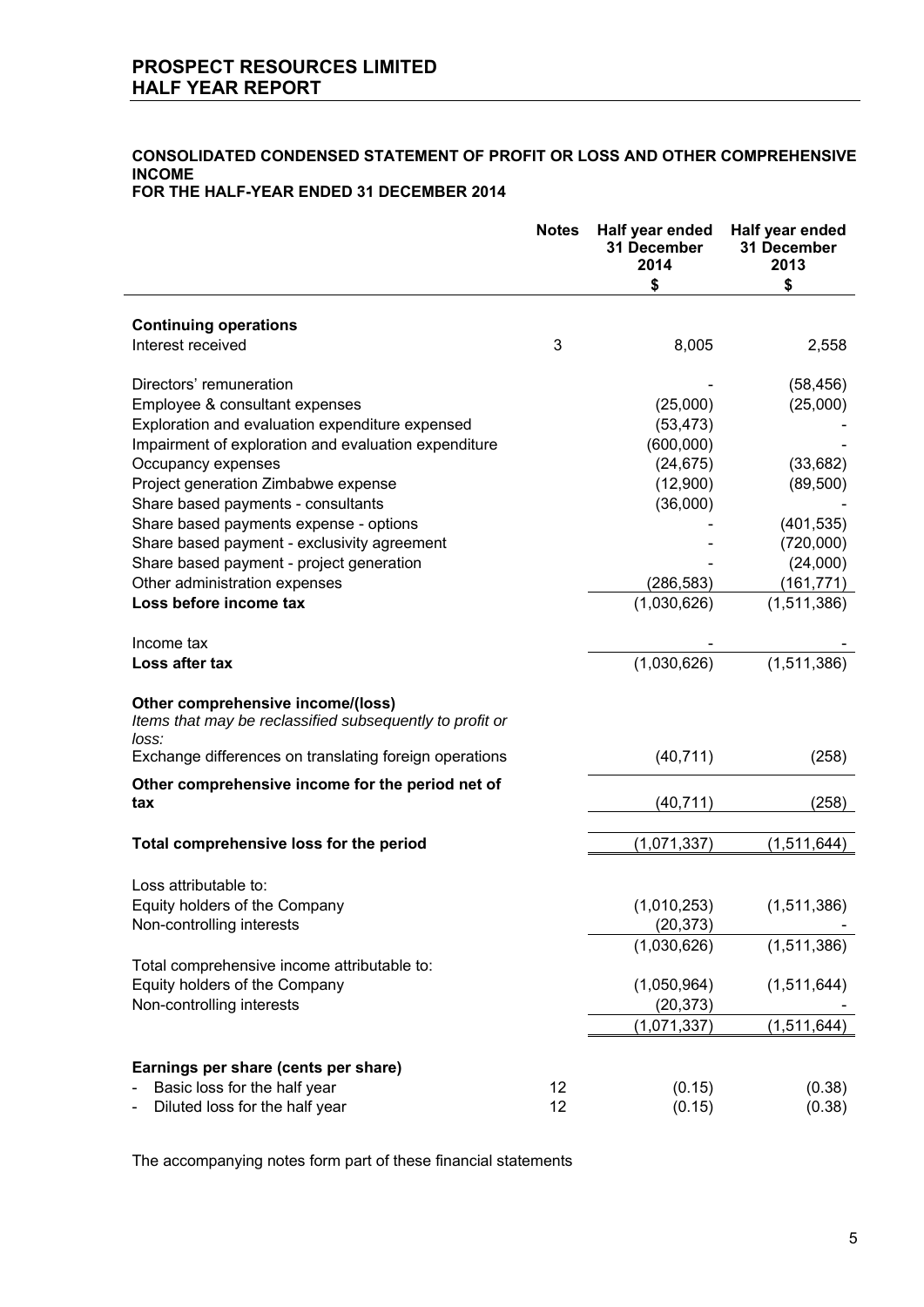# **CONSOLIDATED CONDENSED STATEMENT OF FINANCIAL POSITION AS AT 31 DECEMBER 2014**

|                                        | <b>Notes</b>   | <b>31 December</b><br>2014 | 30 June<br>2014 |
|----------------------------------------|----------------|----------------------------|-----------------|
|                                        |                | \$                         | \$              |
| <b>ASSETS</b>                          |                |                            |                 |
| <b>Current Assets</b>                  |                |                            |                 |
| Cash and cash equivalents              | 4              | 468,841                    | 304,865         |
| Trade and other receivables            |                | 6,867                      | 7,191           |
| Other current assets                   |                | 26,277                     | 19,022          |
| <b>Total Current Assets</b>            |                | 501,985                    | 331,078         |
| <b>Non-Current Assets</b>              |                |                            |                 |
| Plant and equipment                    |                | 10,549                     | 6,516           |
| Exploration and evaluation expenditure | 5              | 982,742                    | 937,472         |
| <b>Total Non-Current assets</b>        |                | 993,291                    | 943,988         |
| <b>TOTAL ASSETS</b>                    |                | 1,495,276                  | 1,275,066       |
| <b>LIABILITIES</b>                     |                |                            |                 |
| <b>Current liabilities</b>             |                |                            |                 |
| Trade and other payables               | 6              | 152,598                    | 96,349          |
| Provision                              | $\overline{7}$ | 200,000                    |                 |
| <b>Total Current Liabilities</b>       |                | 352,598                    | 96,349          |
| <b>TOTAL LIABILITIES</b>               |                | 352,598                    | 96,349          |
|                                        |                |                            |                 |
| <b>NET ASSETS</b>                      |                | 1,142,678                  | 1,178,717       |
| <b>EQUITY</b>                          |                |                            |                 |
| Contributed equity                     | 9              | 18,066,678                 | 17,031,380      |
| Reserves                               |                | 1,264,955                  | 1,305,666       |
| Non-controlling interests              |                | (84, 610)                  | (64, 237)       |
| <b>Accumulated losses</b>              |                | (18, 104, 345)             | (17,094,092)    |
| <b>TOTAL EQUITY</b>                    |                | 1,142,678                  | 1,178,717       |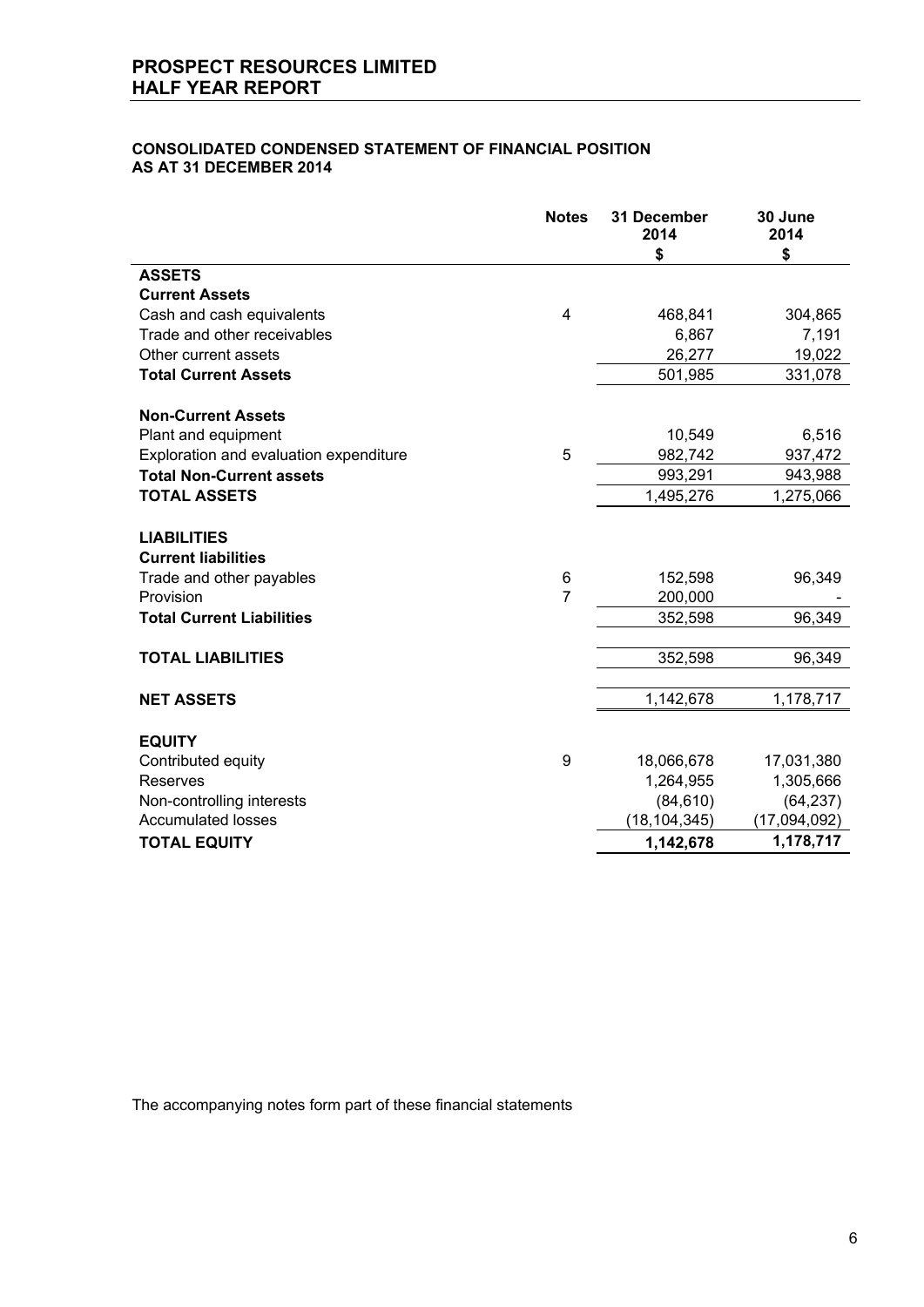### **CONSOLIDATED CONDENSED STATEMENT OF CASH FLOWS FOR THE HALF YEAR ENDED 31 DECEMBER 2014**

|                                                      | <b>Notes</b> | Half year ended<br>31 December<br>2014 | Half year ended<br>31 December<br>2013 |
|------------------------------------------------------|--------------|----------------------------------------|----------------------------------------|
|                                                      |              | \$                                     | \$                                     |
| Cash flows from operating activities                 |              |                                        |                                        |
| Payments to suppliers and employees                  |              | (304, 984)                             | (344, 822)                             |
| Payments for exploration expenditure expenses        |              | (53,473)                               |                                        |
| Net cash flows (used in) operating activities        |              | (358, 457)                             | (344,822)                              |
|                                                      |              |                                        |                                        |
| Cash flows from investing activities                 |              |                                        |                                        |
| Interest received                                    |              | 8,005                                  | 2,558                                  |
| Payment for plant and equipment                      |              | (3,018)                                |                                        |
| Payments for exploration expenditure                 |              | (609, 357)                             | (1,891)                                |
| Loans to other entities                              |              |                                        | (56, 857)                              |
| Net cash flows (used in) investing activities        |              | (604,370)                              | (56, 190)                              |
|                                                      |              |                                        |                                        |
| Cash flows from financing activities                 |              |                                        |                                        |
| Proceeds from issue of shares                        |              | 1,078,748                              |                                        |
| Proceeds from shares to be issued                    |              | 103,725                                | 600,000                                |
| Repayment of share applications                      |              |                                        | (600,000)                              |
| Proceeds from related party loan                     |              |                                        | 75,000                                 |
| Capital raising costs                                |              | (79, 450)                              |                                        |
| Net cash flows from financing activities             |              | 1,103,023                              | 75,000                                 |
|                                                      |              |                                        |                                        |
| Net increase/(decrease) in cash and cash equivalents |              | 140,196                                | (326, 012)                             |
| Cash and cash equivalents at beginning of period     |              | 304,865                                | 399,991                                |
| Effects of exchange rate changes on the balance of   |              |                                        |                                        |
| cash held in foreign currencies                      |              | 23,780                                 |                                        |
| Cash and cash equivalents at end of period           | 4            | 468,841                                | 73,979                                 |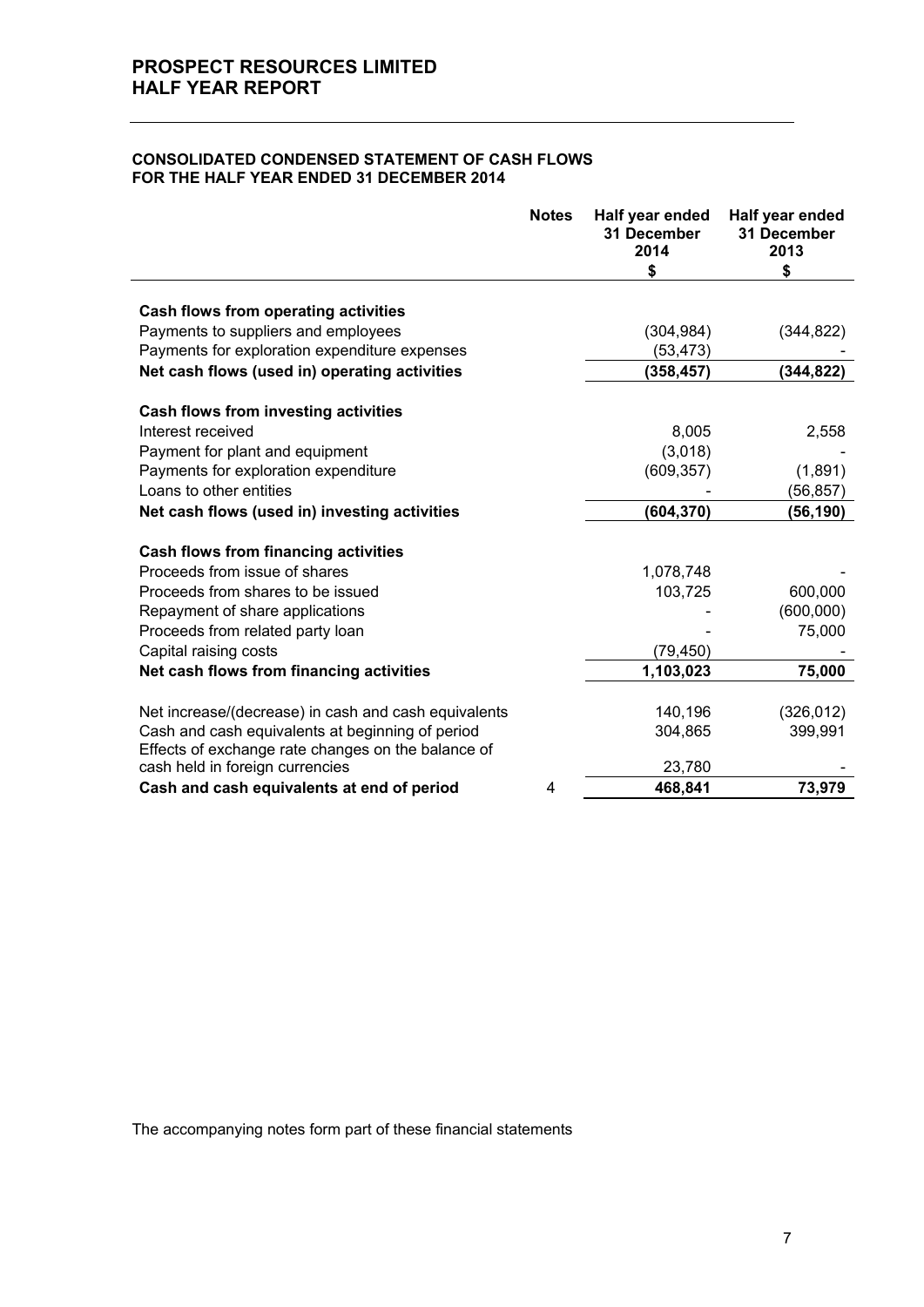# **CONSOLIDATED CONDENSED STATEMENT OF CHANGES IN EQUITY FOR THE HALF YEAR ENDED 31 DECEMBER 2014**

|                                                                               |               |           | Foreign                  |                    | <b>Attributable</b> | Non-        |               |
|-------------------------------------------------------------------------------|---------------|-----------|--------------------------|--------------------|---------------------|-------------|---------------|
|                                                                               | <b>Issued</b> | Option    | exchange                 | <b>Accumulated</b> | to owners of        | controlling | <b>Total</b>  |
|                                                                               | shares        | reserve   | reserve                  | losses             | the parent          | interests   | <b>Equity</b> |
|                                                                               | \$            | \$        | \$                       | \$                 |                     | \$          | \$            |
| At 1 July 2013                                                                | 14,831,130    | 899,650   | $\overline{\phantom{a}}$ | (14, 664, 270)     | 1,066,510           |             | 1,066,510     |
| Loss for the period                                                           |               |           | $\blacksquare$           | (1,511,386)        | (1,511,386)         |             | (1,511,386)   |
| Other comprehensive income:<br>Exchange differences arising on translation of |               |           |                          |                    |                     |             |               |
| foreign operations                                                            |               |           | (258)                    |                    | (258)               |             | (258)         |
| Total comprehensive income for the period                                     |               |           | (258)                    | (1,511,386)        | (1,511,644)         |             | (1,511,644)   |
| Issue of ordinary shares for exclusivity agreement                            | 720,000       |           |                          |                    | 720,000             |             | 720,000       |
| Issue of ordinary shares for consulting fees                                  | 24,000        |           |                          |                    | 24,000              |             | 24,000        |
| Options issued                                                                |               | 401,535   |                          |                    | 401,535             |             | 401,535       |
| At 31 December 2013                                                           | 15,575,130    | 1,301,185 | (258)                    | (16, 175, 656)     | 700,401             |             | 700,401       |
|                                                                               |               |           |                          |                    |                     |             |               |
| At 1 July 2014                                                                | 17,031,380    | 1,301,185 | 4,481                    | (17,094,092)       | 1,242,954           | (64, 237)   | 1,178,717     |
| Loss for the period                                                           |               |           |                          | (1,010,253)        | (1,010,253)         | (20, 373)   | (1,030,626)   |
| Other comprehensive income:                                                   |               |           |                          |                    |                     |             |               |
| Exchange differences arising on translation of                                |               |           |                          |                    |                     |             |               |
| foreign operations                                                            |               |           | (40, 711)                |                    | (40, 711)           |             | (40, 711)     |
| Total comprehensive income for the period                                     |               |           | (40, 711)                | (1,010,253)        | (1,050,964)         | (20, 373)   | (1,071,337)   |
| Issue of ordinary shares for cash                                             | 1,078,748     |           |                          |                    | 1,078,748           |             | 1,078,748     |
| Issue of ordinary shares for consulting fees                                  | 36,000        |           |                          |                    | 36,000              |             | 36,000        |
| Share issue costs                                                             | (79, 450)     |           |                          |                    | (79, 450)           |             | (79, 450)     |
| At 31 December 2014                                                           | 18,066,678    | 1,301,185 | (36, 230)                | (18, 104, 345)     | 1,227,288           | (84, 610)   | 1,142,678     |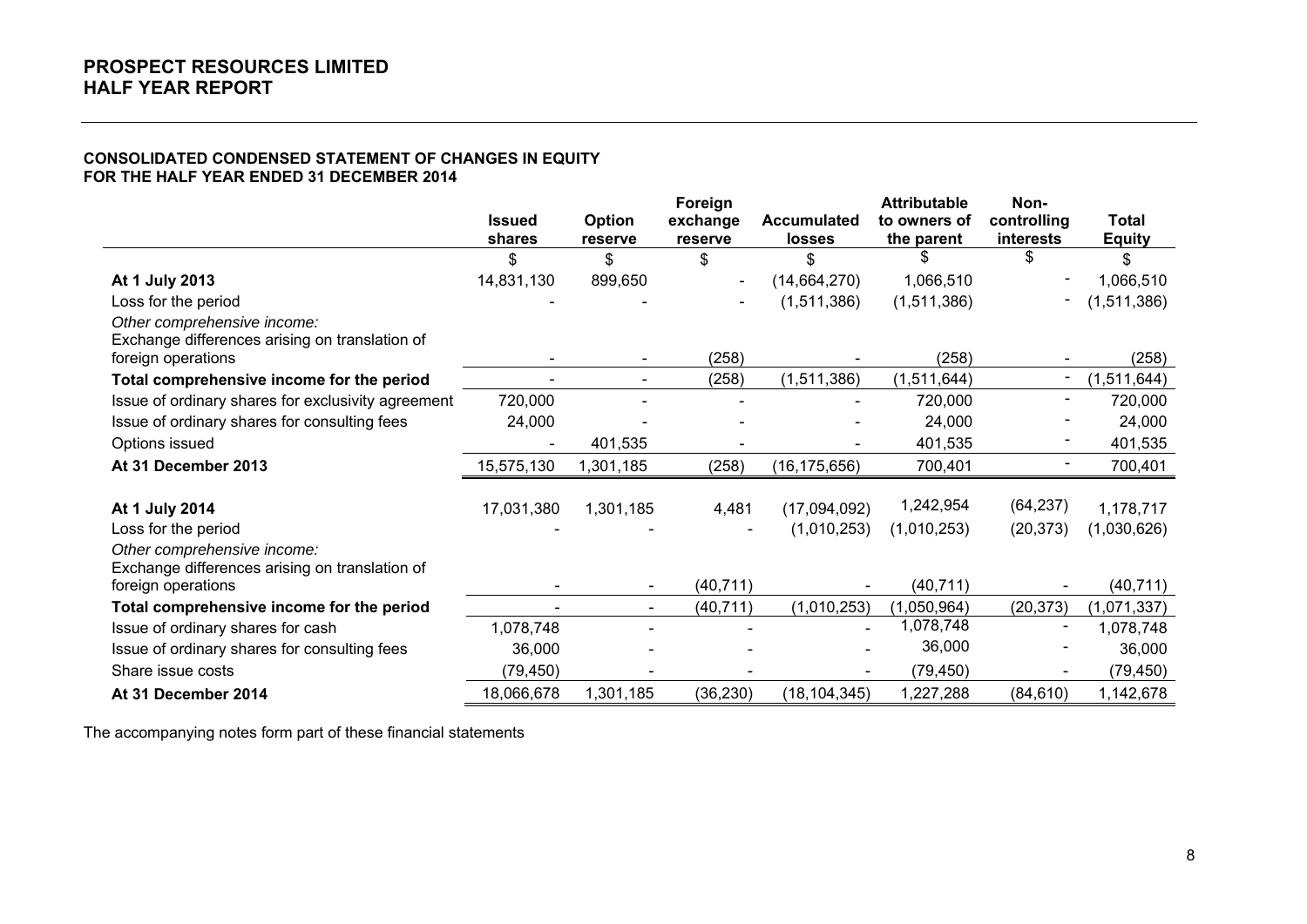# **1. SUMMARY OF SIGNIFICANT ACCOUNTING POLICIES**

# **(a) Statement of compliance**

The half-year financial report is a general purpose financial report prepared in accordance with the Corporations Act 2001 and AASB 134 Interim Financial Reporting. Compliance with AASB 134 ensures compliance with International Financial Reporting Standard IAS 134 Interim Financial Reporting. The half-year report does not include notes of the type normally included in an annual financial report and shall be read in conjunction with the most recent annual financial report.

# **(b) Basis of Preparation**

These general purpose interim financial statements for the half-year reporting period ended 31 December 2014 have been prepared in accordance with requirements of the Corporations Act 2001 and Australian Accounting Standard AASB 134: Interim Financial Reporting. The Group is a for-profit entity for financial reporting purposes under Australian Accounting Standards.

This interim financial report is intended to provide users with an update on the latest annual financial statements of Prospect Resources Limited and its controlled entities (referred to as the "Consolidated Group" or "Group"). As such, it does not contain information that represents relatively insignificant changes occurring during the half-year within the Group. It is therefore recommended that this financial report be read in conjunction with the annual financial statements of the Group for the year ended 30 June 2014, together with any public announcements made during the following half-year.

These interim financial statements were authorised for issue on 13 March 2015

# **(c) Accounting Policies**

The same accounting policies and methods of computation have been followed in this interim financial report as were applied in the most recent annual financial statements. The Group has considered the implications of new and amended Accounting Standards but determined that their application to the financial statements is either not relevant or not material.

# **(d) Going concern**

The half year financial report has been prepared on the going concern basis, which assumes continuity of normal business activities and realisation of assets and settlement of liabilities in the ordinary course of business.

For the half year ended 31 December 2014, the Consolidated Entity recorded a loss of \$1,071,337 (2013: loss \$1,511,386) and had net cash outflows from operating and investing activities of \$962,827. As at reporting date, the Consolidated Entity had cash and cash equivalents of \$468,841. These conditions indicate a material uncertainty that may cast significant doubt about the Consolidated Entity's ability to continue as a going concern.

The directors have prepared a cash flow forecast on a minimum spend basis, excluding the expected cash outflow for potential legal costs as disclosed in Note 7, which indicates the Consolidated Entity's ability to continue as a going concern is principally dependent upon the Consolidated Entity receiving \$206,275 pursuant to a conditional placement, expected to be received in March and April 2015, and the raising of additional working capital funds within the next 6 months.

As disclosed in Note 8, the Consolidated Entity has lodged an appeal over the Court's decision of the legal case. In the event that the Consolidated Entity decides not to appeal, or the appeal is not successful, the Consolidated Entity may incur further costs.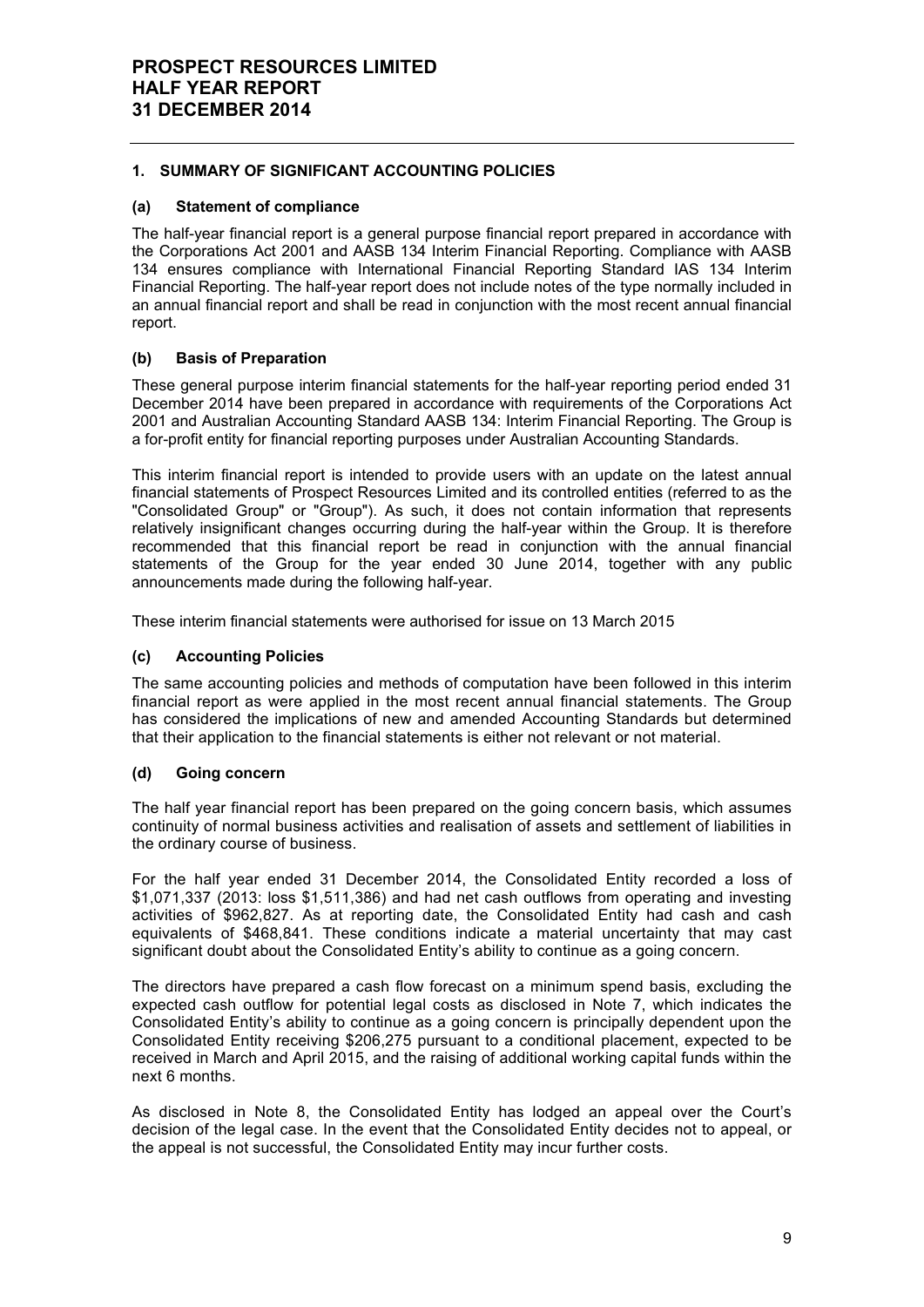# **1. SUMMARY OF SIGNIFICANT ACCOUNTING POLICIES (continued)**

# **(d) Going concern (continued)**

The directors are confident that they will achieve the matters set out above and therefore the going concern basis of preparation is appropriate. In particular, given the Consolidated Entity's history of raising capital to date, the directors are confident of the Consolidated Entity's ability to raise funds, as they are required. The financial report has therefore been prepared on the going concern basis.

Should the Consolidated Entity be unable to raise the required funds, there is material uncertainty whether the Consolidated Entity will be able to continue as a going concern and therefore, whether it will realise its assets and discharge its liabilities in the normal course of business for a period of at least twelve months from the date of this report.

The financial report does not include adjustments relating to the recoverability and classification of recorded assets amounts, or to the amounts and classification of liabilities that might be necessary should the Consolidated Entity not continue as a going concern.

# **(e) Principles of Consolidation**

The consolidated financial statements incorporate all of the assets, liabilities and results of the parent, Prospect Resources Limited, and all of the subsidiaries. Subsidiaries are entities the parent controls. The parent controls an entity when it is exposed to, or has rights to, variable returns from its involvement with the entity and has the ability to affect those returns through its power over the entity. A list of the subsidiaries is provided in Note 14.

The assets, liabilities and results of all subsidiaries are fully consolidated into the financial statements of the Group from the date on which control is obtained by the Group. The consolidation of a subsidiary is discontinued from the date that control ceases. Intercompany transactions, balances and unrealised gains or losses on transactions between Group entities are fully eliminated on consolidation. Accounting policies of subsidiaries have been changed and adjustments made where necessary to ensure uniformity of the accounting policies adopted by the Group.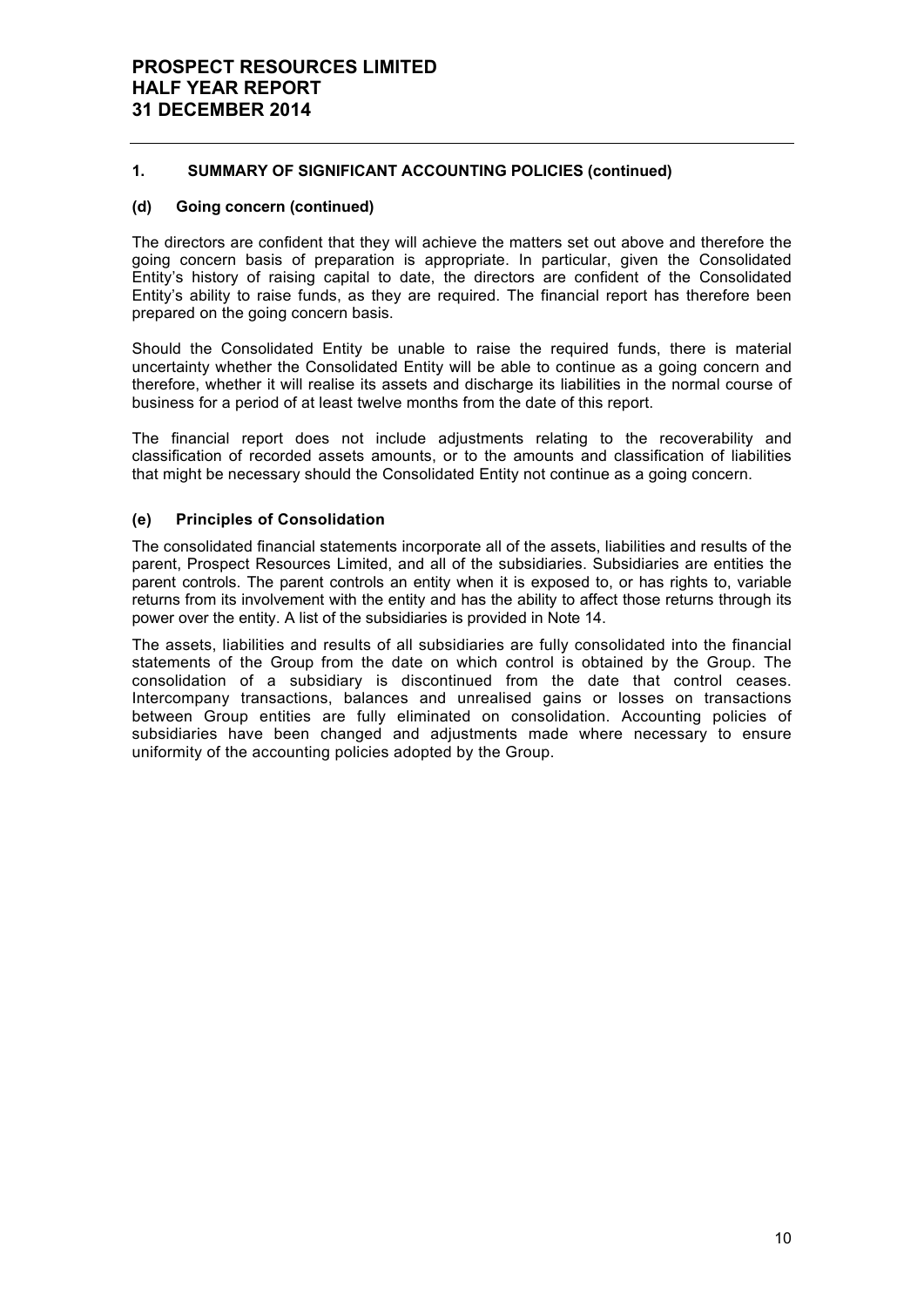#### **2. SEGMENT INFORMATION**

# **Identification of reportable segments**

The Company has identified its operating segments based on the internal reports that are reviewed and used by the Board of Directors (the chief operating decision maker) in assessing performance and determining the allocation of resources.

In the current year the Company engaged in exploration for minerals in Australia and Zimbabwe. The operations were located in Australia and Zimbabwe with the head office being in Australia.

|                                         |                       | Zimbabwe<br><b>Australia</b> |                       | <b>Consolidated</b>      |                   |                          |
|-----------------------------------------|-----------------------|------------------------------|-----------------------|--------------------------|-------------------|--------------------------|
| Geographical<br>segments                | Half year<br>2014     | <b>Half year</b><br>2013     | Half year<br>2014     | <b>Half year</b><br>2013 | Half year<br>2014 | <b>Half year</b><br>2013 |
|                                         | \$                    | \$                           | \$                    | \$                       | \$                | \$                       |
| <b>Revenue</b>                          |                       |                              |                       |                          |                   |                          |
| Other external revenue                  | 8,005                 | 2,558                        |                       |                          | 8,005             | 2,558                    |
| Total segment revenue                   | 8,005                 | 2,558                        |                       |                          | 8,005             | 2,558                    |
| <b>Results</b>                          |                       |                              |                       |                          |                   |                          |
| Segment net<br>profit/(loss) before tax | (956, 773)            | (1,511,386)                  | (73, 853)             |                          | (1,030,626)       | (1,511,386)              |
|                                         | <b>31 Dec</b><br>2014 | 30 Jun<br>2014               | <b>31 Dec</b><br>2014 | 30 Jun<br>2014           | 31 Dec<br>2014    | 30 Jun<br>2014           |
|                                         | \$                    | \$                           | \$                    | \$                       | \$                | \$                       |
| <b>Assets</b>                           |                       |                              |                       |                          |                   |                          |
| Segment assets                          | 598,310               | 1,016,310                    | 896,966               | 258,756                  | 1,495,276         | 1,275,066                |
| <b>Liabilities</b>                      |                       |                              |                       |                          |                   |                          |
| Segment liabilities                     | 326,273               | 71,658                       | 26,325                | 24,691                   | 352,598           | 96,349                   |
| Depreciation                            |                       |                              |                       |                          |                   |                          |

# **3. REVENUE**

#### **Revenue from Continuing Operations**

|                  | Half year ended | Half year ended |
|------------------|-----------------|-----------------|
|                  | 31 Dec 2014     | 31 Dec 2013     |
|                  |                 |                 |
| Revenue          |                 |                 |
| Interest revenue | 8.005           | 2,558           |

# **4. CASH AND CASH EQUIVALENTS**

For the purposes of the half-year statement of cashflows, cash and cash equivalents are comprised of the following:

|                          | 31 Dec 2014 | 30 Jun 2014 |
|--------------------------|-------------|-------------|
|                          |             |             |
| Cash at bank and in hand | 468.841     | 304.865     |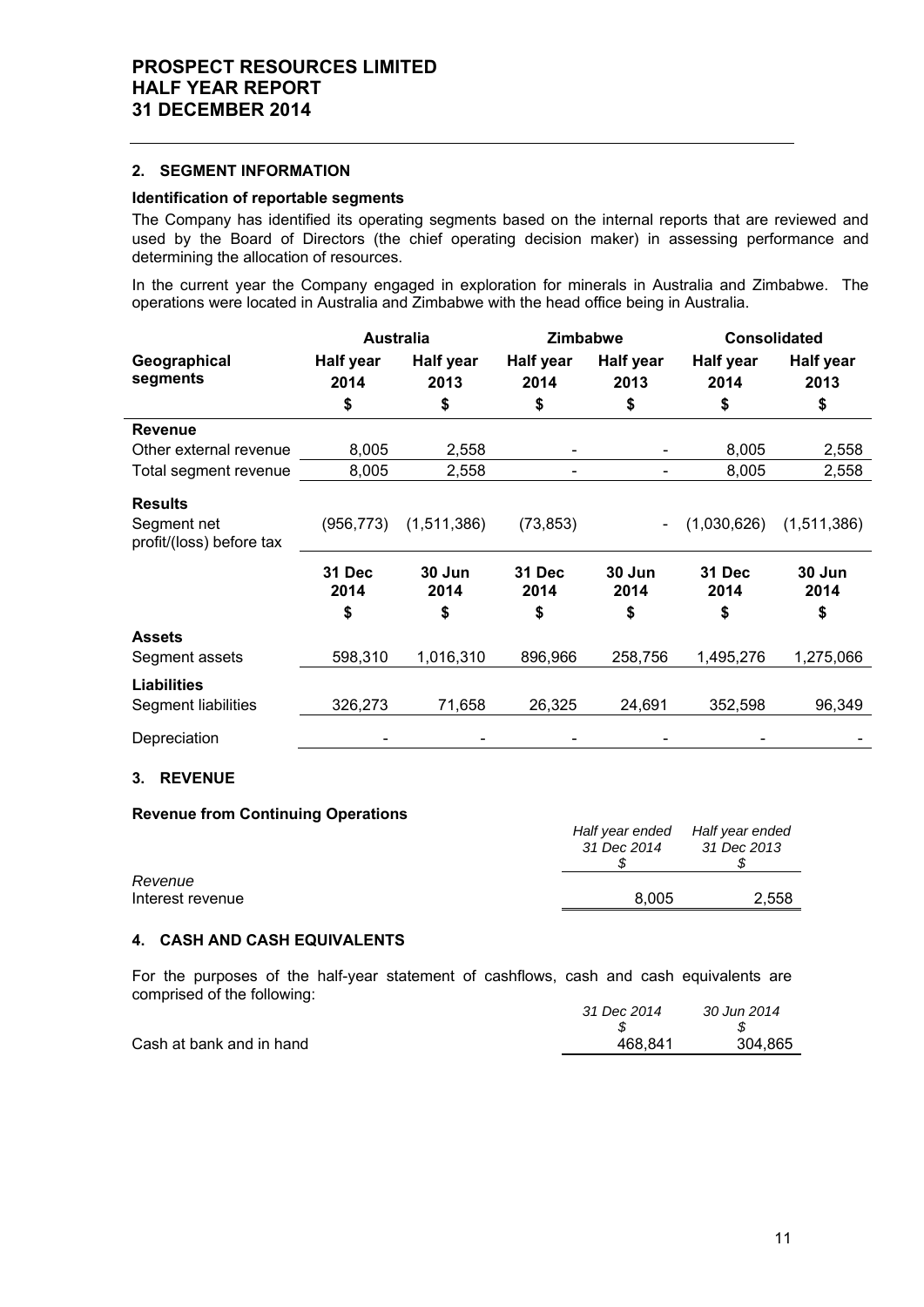| <b>EXPLORATION EXPENDITURE</b><br>5.                                              |                   |                   |
|-----------------------------------------------------------------------------------|-------------------|-------------------|
|                                                                                   | 31 Dec 2014<br>\$ | 30 Jun 2014<br>\$ |
| Exploration at cost at beginning of the period                                    | 937,472           | 745,923           |
| Acquisition of tenements                                                          | 490,320           |                   |
| Expenditure incurred                                                              | 154,950           | 191,549           |
| Write down of tenements                                                           | (600, 000)        |                   |
| Closing balance                                                                   | 982,742           | 937,472           |
| Total expenditure incurred and carried forward in respect of<br>specific projects |                   |                   |
| <b>Australia</b><br>Northampton Project<br>Zimbabwe                               | 152,651           | 748,993           |
| <b>Bushtick</b>                                                                   | 338,726           | 188,479           |
| Prestwood                                                                         | 490,320           |                   |
| Greater Farvic farm-in                                                            | 1,045             |                   |
| Total carried forward exploration expenditure                                     | 982,742           | 937,472           |
| <b>TRADE AND OTHER PAYABLES</b><br>6.                                             |                   |                   |
|                                                                                   | 31 Dec 2014<br>\$ | 30 Jun 2014<br>\$ |
| <b>Trade creditors</b>                                                            | 17,092            | 50,600            |
| Accruals                                                                          | 10,000            | 26,275            |
| Shares to be issued                                                               | 103,725           |                   |
| Related party payable                                                             | 20,696            | 18,416            |
| Other payables                                                                    | 1,085<br>152,598  | 1,058<br>96,349   |
| <b>PROVISION</b><br>7.                                                            |                   |                   |
|                                                                                   | 31 Dec 2014<br>\$ | 30 Jun 2014<br>\$ |
| Provision for legal fees                                                          | 200,000           |                   |

Refer to note 8 below for description of this provision.

# **8. CONTINGENT ASSETS AND LIABILITIES**

The Company undertook proceedings against a Singapore based consortium in relation to the subscription of \$3.9m of shares. The Court dismissed the Company's application and ordered that it pay the defendants' costs. The Company will have to pay the consortium's costs of the litigation, which may be as high as several hundred thousand dollars. The Company estimates these costs to be \$200,000 and has provided for this amount (refer note 7). The Company has lodged an appeal and until an outcome of the appeal is known, the quantum of costs and the timing of payment will be unknown.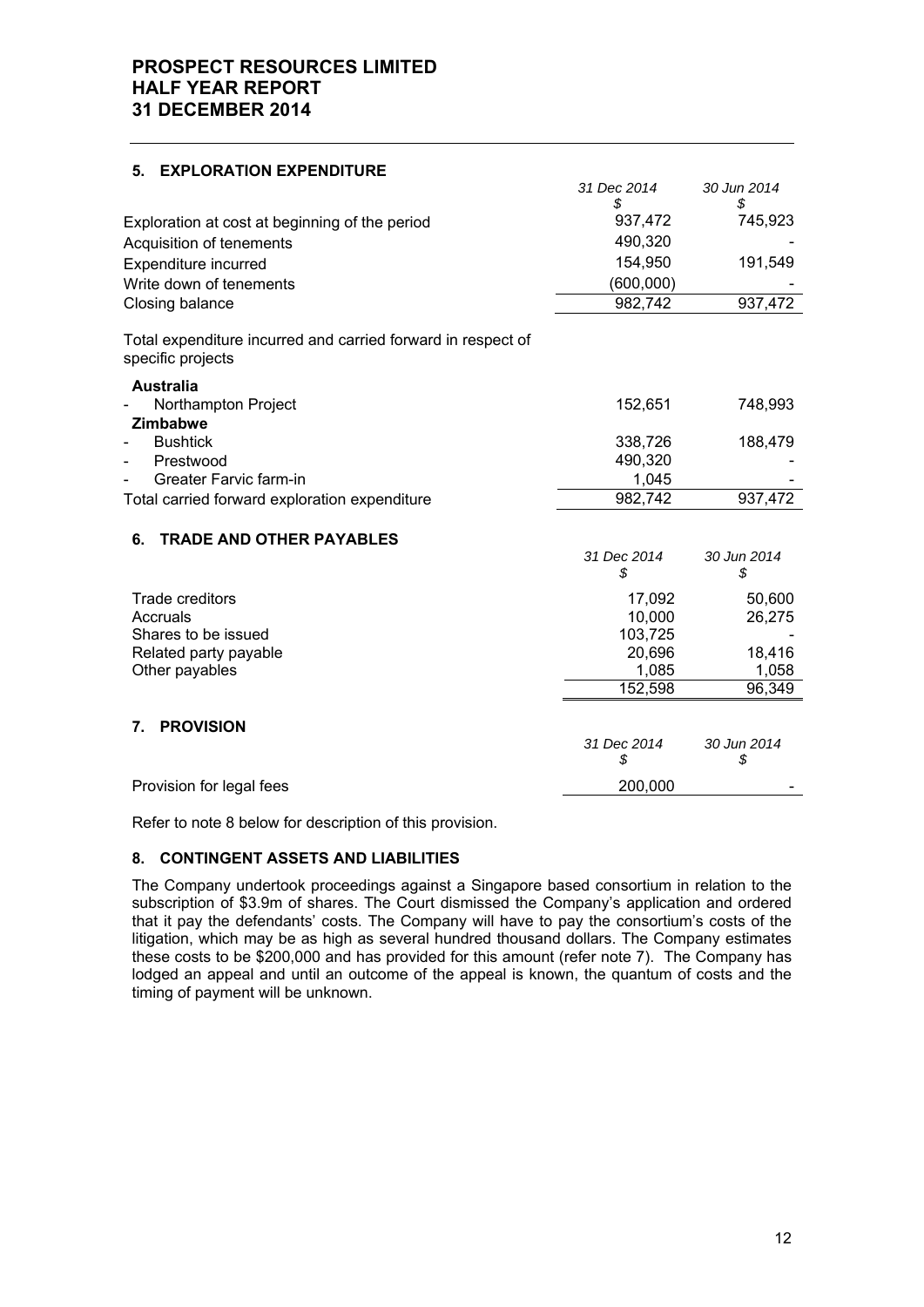# **9. CONTRIBUTED EQUITY (a) Issued share capital** *31 Dec 2014 30 Jun 2014*  **Shares Shares** Ordinary shares fully paid 680,509,820 604,593,287 (b) Movement in ordinary share capital **Number of Number** of **shares \$** Balance at 1 July 2013 Issue of shares for exclusivity agreement 60,000,000 720,000 Issue of shares under exclusivity agreement 60,000,000 420,000 Issue of shares for consulting fees 2,000,000 24,000 Issue of shares via placement 110,000,000 1,100,000 Cost of capital raising  $(63,750)$ Balance at 30 June 2014 **604,593,287** 17,031,380 Issue of shares for consulting fees 4,000,000 36,000 Issue of shares via placement 71,916,533 1,078,748 Shares issued and the state of the state of the state of the state of the state of the state of the state of the state of the state of the state of the state of the state of the state of the state of the state of the state Balance at 31 December 2014 680,509,820 18,066,678 **10. OPTION RESERVES**  *31 Dec 2014 31 Dec 2014 30 Jun 2014 30 Jun 2014*

|                         |                                    | 31 DEC 201 <del>4</del> | 31 DEC 2014 | <i><b>JU JUILZUT4</b></i> | <b>JU JUILZUT</b> |
|-------------------------|------------------------------------|-------------------------|-------------|---------------------------|-------------------|
|                         |                                    | <b>Options</b>          | \$          | <b>Options</b>            |                   |
|                         | (a) Options at the end of the year | 134,500,000             | 1,301,185   | 134,500,000               | 1,301,185         |
| (b) Movement in options |                                    |                         |             |                           |                   |
|                         |                                    |                         | Number of   | <b>Fair value</b>         | \$                |
| Date                    | <b>Details</b>                     |                         | option      | issue price               |                   |
| 01/07/2013              | Opening balance                    |                         | 60,857,500  |                           | 899,650           |
| 25/09/2013              | Options issued                     |                         | 74,500,000  | \$0.00539                 | 401,535           |
| 05/11/2013              | Options expired                    |                         | (857,500)   |                           |                   |
| Balance at 30 June 2014 |                                    |                         | 134,500,000 |                           | 1,301,185         |
|                         |                                    |                         |             |                           |                   |
|                         | Balance at 31 December 2014        |                         | 134,500,000 |                           | 1,301,185         |
|                         |                                    |                         |             |                           |                   |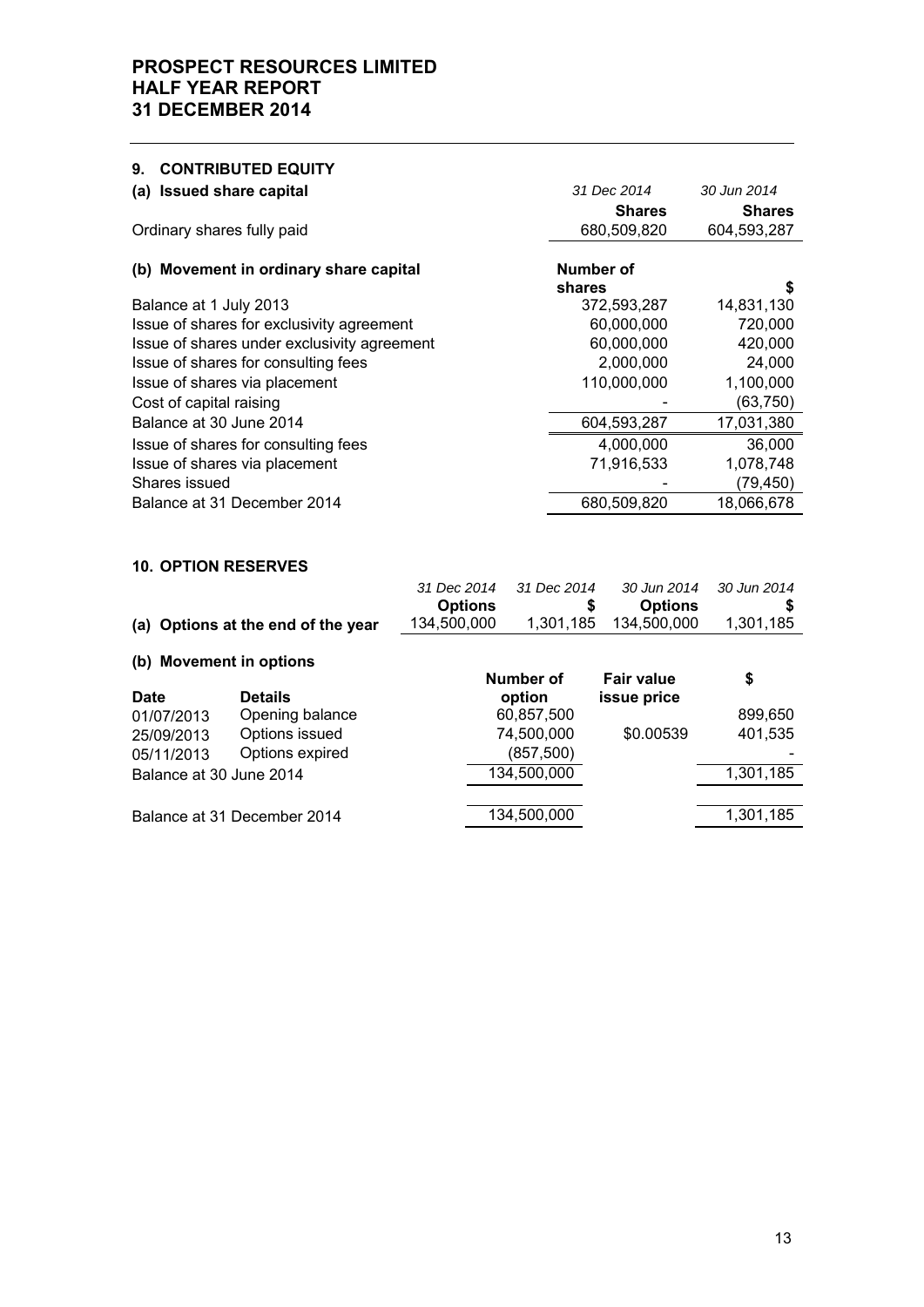## **11. SHARE BASED PAYMENTS**

# **(a) Options**

The share based payments expense was \$Nil (2013: \$401,535). The following table lists the inputs to the model used:

| <b>No. of options</b> | 74,500,000 |
|-----------------------|------------|
| Grant date            | 23/09/13   |
| Share price           | \$0.012    |
| Exercise price        | \$0.015    |
| Interest rate         | 2.68%      |
| Expiry date           | 30/06/15   |
| Volatility            | 176.71%    |
| Value per option      | \$0.00539  |

### **(b) Shares**

The share based payments expense was \$36,000 (2013: \$744,000). The following table lists the inputs used:

|                                                                                                                                  | <b>Consultant</b> | Introduction                   | <b>Exclusivity</b>             |
|----------------------------------------------------------------------------------------------------------------------------------|-------------------|--------------------------------|--------------------------------|
|                                                                                                                                  | fees              | fee                            | <b>Agreement</b>               |
| Number of shares issued                                                                                                          | 4,000,000         | 2,000,000                      | 60,000,000                     |
| Valuation date                                                                                                                   | 24/07/14          | 23/09/13                       | 23/09/13                       |
| Grant date                                                                                                                       | 24/07/14          | 24/09/13                       | 14/10/13                       |
| Share price                                                                                                                      | \$0.009           | \$0.012                        | \$0.012                        |
| Share based payment expense                                                                                                      | \$36,000          | \$24,000                       | \$720,000                      |
| <b>12. EARNINGS PER SHARE</b>                                                                                                    |                   |                                |                                |
|                                                                                                                                  |                   | Half year ended<br>31 Dec 2014 | Half year ended<br>31 Dec 2013 |
| Basic and diluted loss per share (cents per share)<br>Amount used in the calculation of basic EPS                                |                   | (0.15)                         | (0.38)                         |
| Loss after income tax                                                                                                            |                   | (1,010,253)                    | (1,511,386)                    |
| Weighted average number of ordinary shares outstanding<br>during the year used in the calculation of basic earnings<br>per share |                   | 662,399,798                    | 399,093,287                    |

The options of the Company are not considered dilutive for the purpose of the calculation of diluted earnings per share as their conversion to ordinary shares would not decrease the net profit per share nor increase the net loss per share. Consequently, diluted earnings per share is the same as basic earnings per share.

# **13. EVENTS AFTER BALANCE DATE**

Subsequent to balance date, the Company issued 6,915,000 shares at \$0.015 to raise \$103,725 before costs.

No other events have occurred after balance date that impacts the financial statements.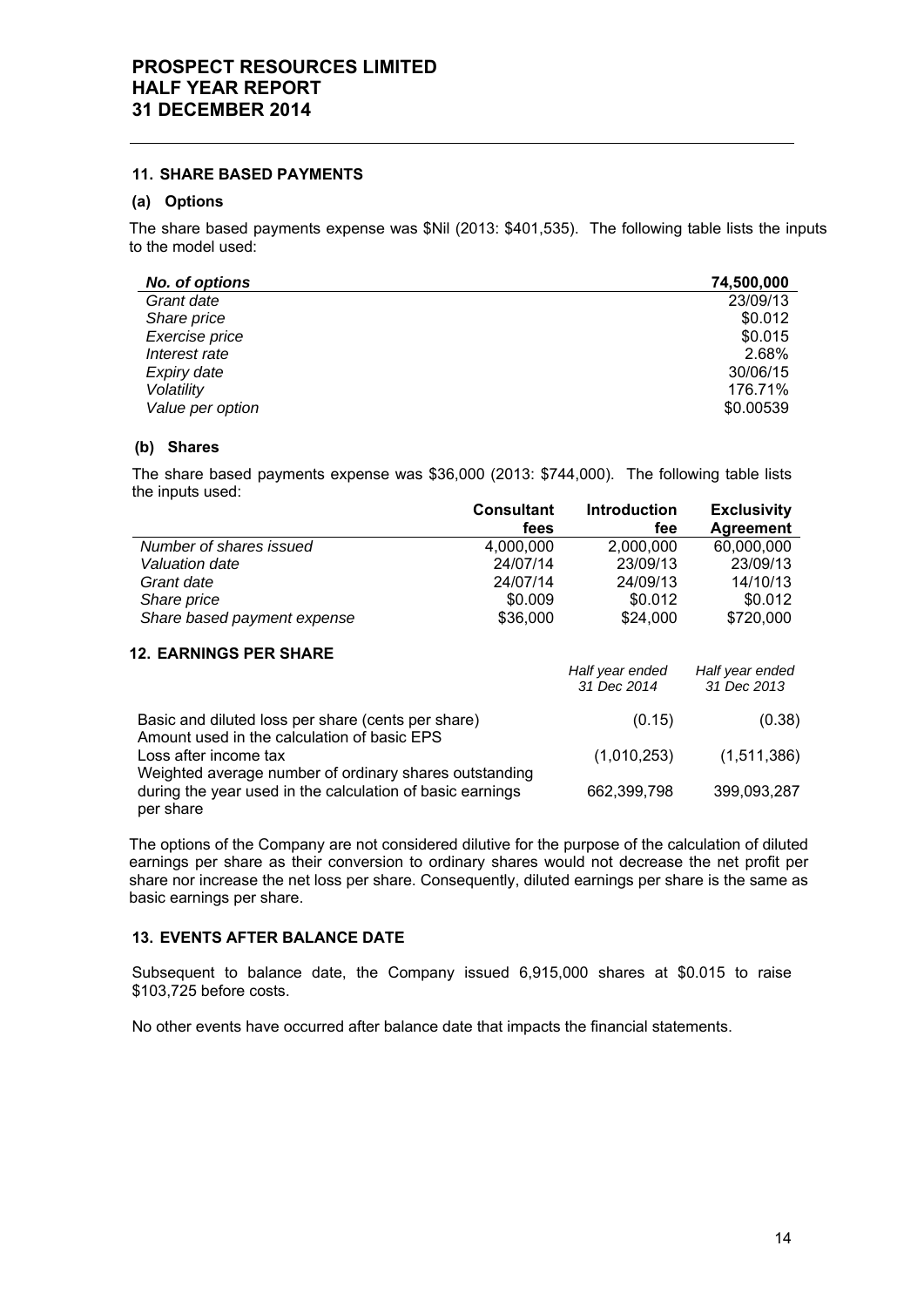### **14. INTEREST IN SUBSIDIARIES**

# **Information about principal subsidiaries**

Set out below are the Group's subsidiaries at 31 December 2014. The subsidiaries listed below have share capital consisting solely of ordinary shares which are held directly by the Group and the proportion of ownership interests held equals the voting rights held by the Group. Each subsidiary's country of incorporation or registration is also its principal place of business.

|                                         |                           |                          | Ownership and<br>voting interest |             |
|-----------------------------------------|---------------------------|--------------------------|----------------------------------|-------------|
|                                         | <b>Principal activity</b> | Country<br>incorporation | Dec.<br>2014                     | Jun<br>2014 |
| Prospect Minerals Pte Ltd               | Holding company           | Singapore                | 100%                             | 100%        |
| Hawkmoth Mining & Exploration (Pvt) Ltd | Exploration & evaluation  | Zimbabwe                 | 70%                              | 70%         |
| Coldawn Investments (Private) Limited   | Exploration & evaluation  | Zimbabwe                 | 70%                              | 70%         |
| Prospect Resources (UK) Limited         | Holding company (dormant) | United Kingdom           | 100%                             | 100%        |

# **15. COMMITMENTS**

### **Exploration Commitments**

In order to maintain an interest in the mining and exploration tenements in which the Company is involved, the Company is committed to meet the conditions under which the tenements were granted and the obligations of any joint venture agreements. The timing and amount of exploration expenditure commitments and obligations of the Company are subject to the minimum expenditure commitments required as per the Mining Act 1978, as amended, and may vary significantly from the forecast based upon the results of the work performed which will determine the prospectivity of the relevant area of interest.

Outstanding exploration commitments are as follows (no estimate has been given of expenditure commitments beyond 12 months as this is dependent on the directors' ongoing assessment of operations and, in certain circumstances, Native Title negotiations):

|                                                | 31 Dec 2014 | 30 Jun 2014 |
|------------------------------------------------|-------------|-------------|
|                                                |             |             |
| Not longer than 1 year                         | 213.870     | 179.090     |
| Longer than 1 year and not longer than 5 years | 1.654.830   | 1.431.810   |
| Longer than 5 years                            |             |             |
|                                                | 1,868,700   | 1,610,900   |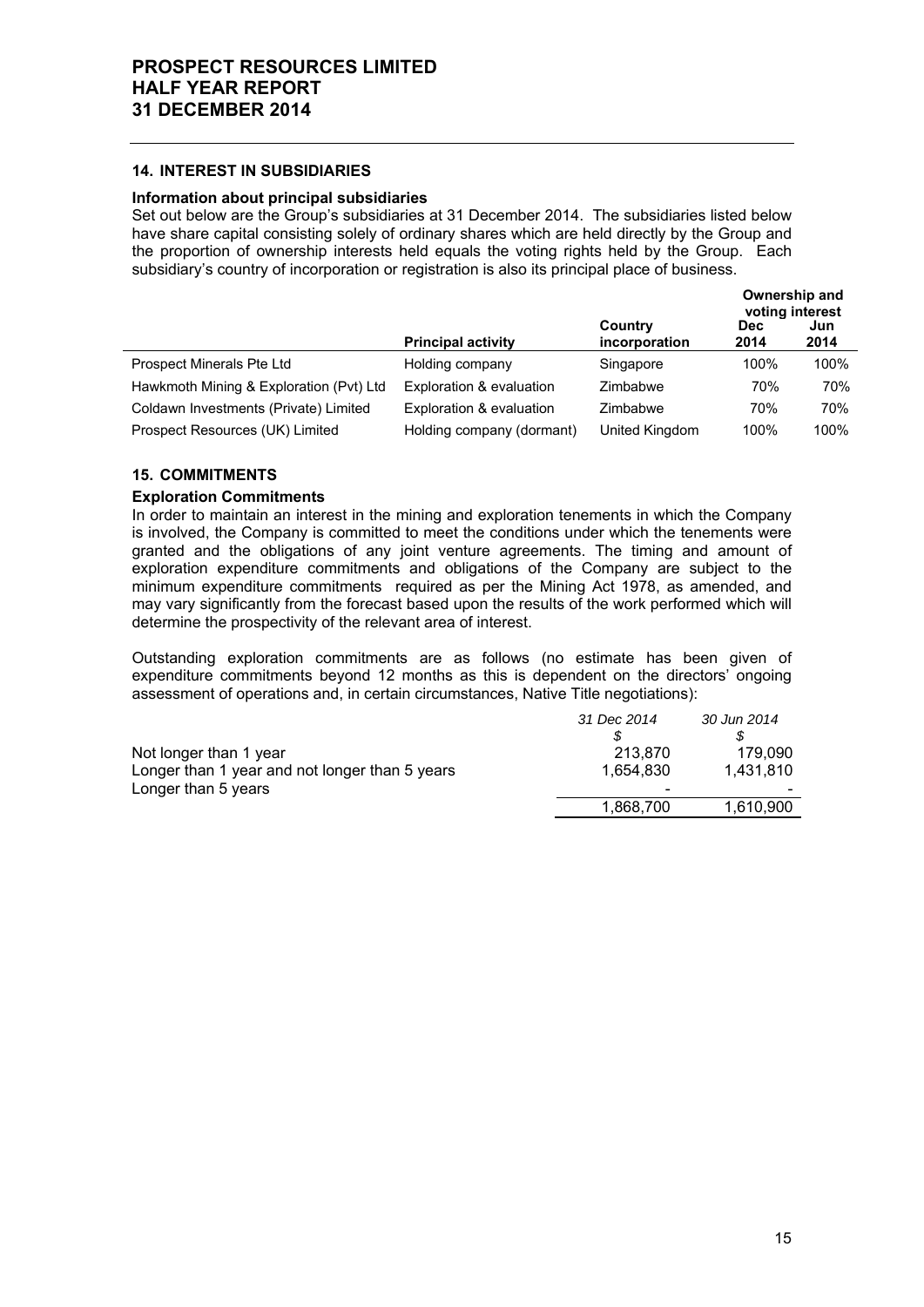# **DIRECTORS' DECLARATION**

The directors declare that:

- (a) in the directors' opinion, as set out in Note 1(d), there are reasonable grounds to believe that the Company will be able to pay its debts as and when they become due and payable; and
- (b) in the directors' opinion, the attached financial statements and notes thereto are in accordance with the *Corporations Act 2001*, including compliance with accounting standards and giving a true and fair view of the financial position and performance of the Consolidated Entity.

Signed in accordance with a resolution of the directors made pursuant to s.303(5) of the *Corporations Act 2001*.

On behalf of the Directors

 $\Lambda$ 

Hugh Warner **Director** 

Perth, 13 March 2015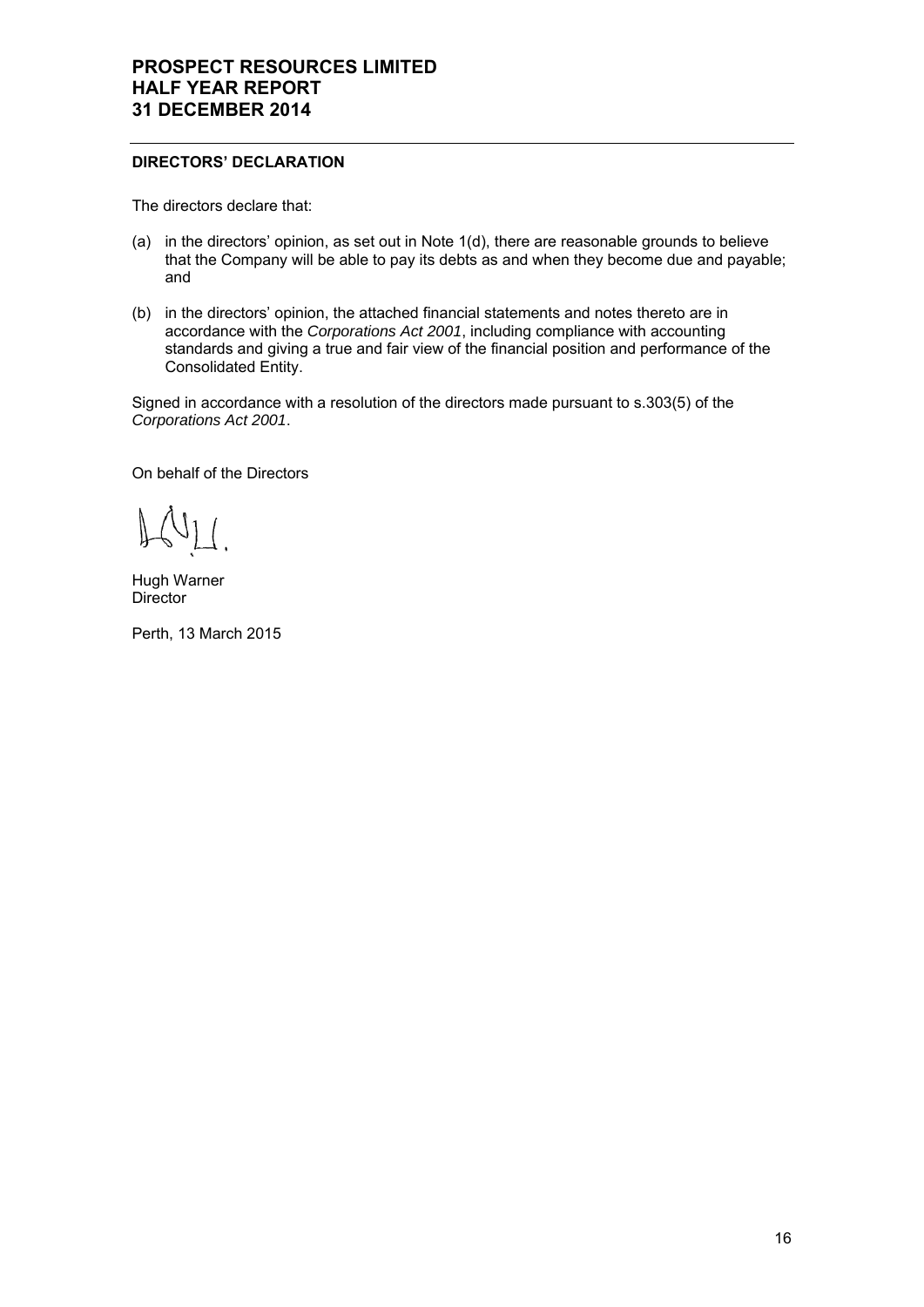# **Deloitte.**

Deloitte Touche Tohmatsu ABN 74 490 121 060

Woodside Plaza Level 14 240 St Georges Terrace Perth WA 6000 GPO Box A46 Perth WA 6837 Australia

Tel: +61 8 9365 7000 Fax: +61 8 9365 7001 www.deloitte.com.au

# **Independent Auditor's Review Report to the members of Prospect Resources Limited**

We have reviewed the accompanying half-year financial report of Prospect Resources Limited, which comprises the consolidated condensed statement of financial position as at 31 December 2014, and the consolidated condensed statement of profit or loss and other comprehensive income, the consolidated condensed statement of cash flows and the consolidated condensed statement of changes in equity for the half-year ended on that date, selected explanatory notes and, the directors' declaration of the Consolidated Entity comprising Prospect Resources Limited and the entities it controlled at the end of the half-year or from time to time during the half-year, as set out on pages 5 to 16.

# *Directors' Responsibility for the Half-Year Financial Report*

The directors of the Consolidated Entity are responsible for the preparation of the half-year financial report that gives a true and fair view in accordance with Australian Accounting Standards and the *Corporations Act 2001* and for such internal control as the directors determine is necessary to enable the preparation of the half-year financial report that is free from material misstatement, whether due to fraud or error.

# *Auditor's Responsibility*

Our responsibility is to express a conclusion on the half-year financial report based on conducting our review in accordance with Auditing Standard on Review Engagements ASRE 2410 *Review of a Financial Report Performed by the Independent Auditor of the Entity*, in order to state whether, on the basis of the procedures described, we have become aware of any matter that makes us believe that the half-year financial report is not in accordance with the *Corporations Act 2001* including: giving a true and fair view of Prospect Resources Limited's financial position as at 31 December 2014 and its performance for the half-year ended on that date; and complying with Accounting Standard AASB 134 *Interim Financial Reporting* and the *Corporations Regulations 2001*. As the auditor of Prospect Resources Limited, ASRE 2410 requires that we comply with the ethical requirements relevant to the audit of the annual financial report.

A review of a half-year financial report consists of making enquiries, primarily of persons responsible for financial and accounting matters, and applying analytical and other review procedures. A review is substantially less in scope than an audit conducted in accordance with Australian Auditing Standards and consequently does not enable us to obtain assurance that we would become aware of all significant matters that might be identified in an audit. Accordingly, we do not express an audit opinion.

Member of Deloitte Touche Tohmatsu Limited